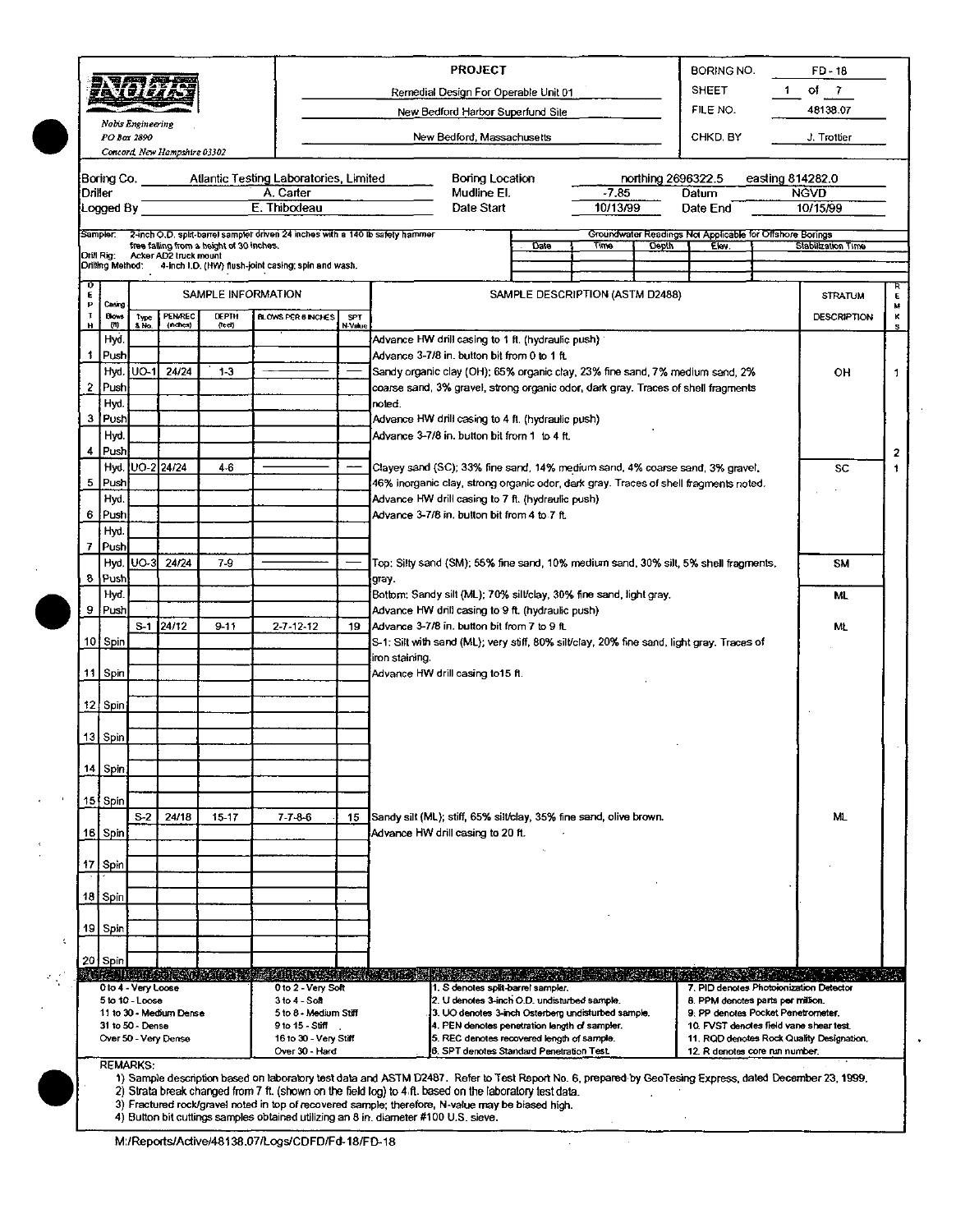|                                               |  |                     |                              |                                          |                                                                               |               |                                                                                         | <b>PROJECT</b>                                                                                              |                                 |                               |              | BORING NO.                                                              |                                 | $FO-18$                   |        |  |
|-----------------------------------------------|--|---------------------|------------------------------|------------------------------------------|-------------------------------------------------------------------------------|---------------|-----------------------------------------------------------------------------------------|-------------------------------------------------------------------------------------------------------------|---------------------------------|-------------------------------|--------------|-------------------------------------------------------------------------|---------------------------------|---------------------------|--------|--|
|                                               |  |                     |                              |                                          |                                                                               |               |                                                                                         |                                                                                                             |                                 | <b>SHEET</b>                  | $\mathbf{z}$ | of $7$                                                                  |                                 |                           |        |  |
|                                               |  |                     |                              |                                          |                                                                               |               | Remedial Design For Operable Unit 01<br>New Bedford Harbor Superfund Site               |                                                                                                             |                                 | FILE NO.                      |              | 48138.07                                                                |                                 |                           |        |  |
|                                               |  | Noois Engineering   |                              |                                          |                                                                               |               |                                                                                         |                                                                                                             |                                 |                               |              |                                                                         |                                 |                           |        |  |
|                                               |  | PO Box 2890         | Concord, New Hampshire 03302 |                                          |                                                                               |               | CHKD, BY<br>New Bedford, Massachusetts                                                  |                                                                                                             |                                 |                               |              |                                                                         |                                 | J. Trottier               |        |  |
|                                               |  |                     |                              |                                          |                                                                               |               |                                                                                         |                                                                                                             |                                 |                               |              |                                                                         |                                 |                           |        |  |
| Boring Co.<br>Driller                         |  |                     |                              | $\mathcal{L}^{\mathcal{L}}$              | Atlantic Testing Laboratories, Limited<br>A. Carter                           |               |                                                                                         | Boring Location<br>Mudline El.                                                                              |                                 | northing 2696322.5<br>$-7.85$ | Datum        |                                                                         | easting 814282.0<br><b>NGVD</b> |                           |        |  |
| Logged By                                     |  |                     |                              |                                          | E. Thibodeau                                                                  |               |                                                                                         | Date Start                                                                                                  |                                 | 10/13/99                      |              | Date End                                                                |                                 | 10/15/99                  |        |  |
| Sampler.                                      |  |                     |                              |                                          | 2-inch O.D. split-barrel sampler driven 24 inches with a 140 lb safety hammer |               |                                                                                         |                                                                                                             |                                 |                               |              | Groundwater Readings Not Applicable for Offshore Borings                |                                 |                           |        |  |
| Drill Rig:                                    |  |                     | Acker AD2 truck mount        | free falling from a height of 30 inches. |                                                                               |               |                                                                                         |                                                                                                             | Date                            | Time                          | <b>Depth</b> | Elev.                                                                   |                                 | <b>Stabilization Time</b> |        |  |
| Drilling Method:                              |  |                     |                              |                                          | 4-inch I.D. (HW) flush-joint casing; spin and wash.                           |               |                                                                                         |                                                                                                             |                                 |                               |              |                                                                         |                                 |                           |        |  |
| D<br>E                                        |  |                     |                              | SAMPLE INFORMATION                       |                                                                               |               |                                                                                         |                                                                                                             | SAMPLE DESCRIPTION (ASTM D2488) |                               |              |                                                                         |                                 | <b>STRATUM</b>            | R<br>ε |  |
| Casary<br>P<br>т<br><b>Blows</b>              |  | Type                | PEN/REC                      | <b>DEPTH</b>                             | <b>BLOWS PER 6 INCHES</b>                                                     | SPT.          |                                                                                         |                                                                                                             |                                 |                               |              |                                                                         |                                 | <b>DESCRIPTION</b>        | м<br>к |  |
| н<br>60                                       |  | & No.<br>$S-3$      | (inches)<br>24/20            | (teet)<br>20-22                          | $6 - 6 - 8$                                                                   | N Value<br>12 | Sandy silt (ML); stiff, 55% silt/clay, 45% fine sand, olive brown.                      |                                                                                                             |                                 |                               |              |                                                                         |                                 | ML.                       |        |  |
| 21 Spin                                       |  |                     |                              |                                          |                                                                               |               | Advance HW drill casing to 25 ft.                                                       |                                                                                                             |                                 |                               |              |                                                                         |                                 |                           |        |  |
|                                               |  |                     |                              |                                          |                                                                               |               |                                                                                         |                                                                                                             |                                 |                               |              |                                                                         |                                 |                           |        |  |
| 22 Spin                                       |  |                     |                              |                                          |                                                                               |               |                                                                                         |                                                                                                             |                                 |                               |              |                                                                         |                                 |                           |        |  |
| 23 Spin                                       |  |                     |                              |                                          |                                                                               |               |                                                                                         |                                                                                                             |                                 |                               |              |                                                                         |                                 |                           |        |  |
|                                               |  |                     |                              |                                          |                                                                               |               |                                                                                         |                                                                                                             |                                 |                               |              |                                                                         |                                 |                           |        |  |
| 24 Spin                                       |  |                     |                              |                                          |                                                                               |               |                                                                                         |                                                                                                             |                                 |                               |              |                                                                         |                                 |                           |        |  |
| 25 Spin                                       |  |                     |                              |                                          |                                                                               |               |                                                                                         | Silt with sand (ML); stiff, 75% silt/clay, 25% fine sand, olive brown.<br>Advance HW drill casing to 30 ft. |                                 |                               |              |                                                                         |                                 |                           |        |  |
|                                               |  | $S-4$               | 24/16                        | 25-27                                    | $6-6-8-10$                                                                    | 14            |                                                                                         |                                                                                                             |                                 |                               |              |                                                                         |                                 |                           |        |  |
| 26 Spin                                       |  |                     |                              |                                          |                                                                               |               |                                                                                         |                                                                                                             |                                 |                               |              |                                                                         |                                 |                           |        |  |
| 27 Spin                                       |  |                     |                              |                                          |                                                                               |               |                                                                                         |                                                                                                             |                                 |                               |              |                                                                         |                                 |                           |        |  |
|                                               |  |                     |                              |                                          |                                                                               |               |                                                                                         |                                                                                                             |                                 |                               |              |                                                                         |                                 |                           |        |  |
| 28 Spin                                       |  |                     |                              |                                          |                                                                               |               |                                                                                         |                                                                                                             |                                 |                               |              |                                                                         |                                 |                           |        |  |
| 29 Spin                                       |  |                     |                              |                                          |                                                                               |               |                                                                                         |                                                                                                             |                                 |                               |              |                                                                         |                                 |                           |        |  |
|                                               |  |                     |                              |                                          |                                                                               |               |                                                                                         |                                                                                                             |                                 |                               |              |                                                                         |                                 |                           |        |  |
| 30 Spin                                       |  | $S-5$               | 24/20                        | 30-32                                    | 7 16 12 16                                                                    | 28            | Sandy lean clay (CL); very stiff, 65% clay/silt, 35% fine sand, olive brown.            |                                                                                                             |                                 |                               |              |                                                                         |                                 | CL.                       |        |  |
| 31 Spin                                       |  |                     |                              |                                          |                                                                               |               | Approximately 1 in. thick medium to fine sand seam noted in sample, reddish-            |                                                                                                             |                                 |                               |              |                                                                         |                                 |                           |        |  |
|                                               |  |                     |                              |                                          |                                                                               |               | brown. Traces of black also noted in sample.                                            |                                                                                                             |                                 |                               |              |                                                                         |                                 |                           |        |  |
| 32 Spin                                       |  |                     |                              |                                          |                                                                               |               | Advance HW drill casing to 35 ft.                                                       |                                                                                                             |                                 |                               |              |                                                                         |                                 |                           |        |  |
| <b>33</b> Spin                                |  |                     |                              |                                          |                                                                               |               |                                                                                         |                                                                                                             |                                 |                               |              |                                                                         |                                 |                           |        |  |
|                                               |  |                     |                              |                                          |                                                                               |               | Change in drilling resistance at approximately 33 ft.                                   |                                                                                                             |                                 |                               |              |                                                                         |                                 |                           |        |  |
| 34 Spin                                       |  |                     |                              |                                          |                                                                               |               |                                                                                         |                                                                                                             |                                 |                               |              |                                                                         |                                 |                           |        |  |
| 35 Spin                                       |  |                     |                              |                                          |                                                                               |               |                                                                                         |                                                                                                             |                                 |                               |              |                                                                         |                                 |                           |        |  |
|                                               |  | S 6                 | 24/6                         | 3537                                     | 22-13-8-10                                                                    | 21            | [Silty sand with gravel (SM): medium dense, 30% fine sand, 20% medium sand, 10%         |                                                                                                             |                                 |                               |              |                                                                         |                                 | sm                        | 3      |  |
| <b>36 Spin</b>                                |  |                     |                              |                                          |                                                                               |               | coarse sand, 20% gravel, 20% silt, brown.<br>Advance HW drill casing to 37 ft.          |                                                                                                             |                                 |                               |              |                                                                         |                                 |                           |        |  |
| 37 Spin                                       |  |                     |                              |                                          |                                                                               |               |                                                                                         |                                                                                                             |                                 |                               |              |                                                                         |                                 |                           |        |  |
|                                               |  | $S-7$               | 24/10                        | 37-39                                    | 21-13-14-20                                                                   | 27            | (Lean clay with sand (CL); very stiff, 85% clay/silt, 15% fine sand, olive brown.       |                                                                                                             |                                 |                               |              |                                                                         |                                 | CL.                       |        |  |
| 38 Spin                                       |  |                     |                              |                                          |                                                                               |               | Approximate 1/4 in. thick medium to fine sand seam noted in bottom of sample,<br>brown. |                                                                                                             |                                 |                               |              |                                                                         |                                 |                           |        |  |
| 39 Spin                                       |  |                     |                              |                                          |                                                                               |               | Advance HW drill casing to 40 ft.                                                       |                                                                                                             |                                 |                               |              |                                                                         |                                 |                           |        |  |
|                                               |  |                     |                              |                                          |                                                                               |               |                                                                                         |                                                                                                             |                                 |                               |              |                                                                         |                                 |                           |        |  |
| 40 Spin                                       |  |                     |                              |                                          | a sus shekarar kata ta shekarar na shekarar                                   |               |                                                                                         |                                                                                                             |                                 |                               |              |                                                                         |                                 |                           |        |  |
|                                               |  | 0 to 4 - Very Loose |                              |                                          | 0 to 2 - Very Soft                                                            |               |                                                                                         | 1. S denotes split-barrel sampler.                                                                          |                                 |                               |              | 7: PID denotes Photoionization Detector                                 |                                 |                           |        |  |
|                                               |  | 5 to 10 - Loose     | 11 to 30 - Medium Dense      |                                          | $3 to 4 - Soft$<br>5 to 8 - Medium Stiff                                      |               |                                                                                         | 2. U denotes 3-inch O.D. undisturbed sample.<br>3. UO denotes 3-inch Osterberg undisturbed sample.          |                                 |                               |              | 8. PPM denotes parts per million.<br>9. PP denotes Pocket Penetrometer. |                                 |                           |        |  |
|                                               |  | 31 to 50 - Dense    |                              |                                          | 9 to 15 - Stiff                                                               |               |                                                                                         | 4. PEN denotes penetration length of sampler.<br>5. REC denotes recovered length of sample.                 |                                 |                               |              | 10. FVST denotes field vane shear test.                                 |                                 |                           |        |  |
| Over 50 - Very Dense<br>16 to 30 - Very Stiff |  |                     |                              |                                          |                                                                               |               |                                                                                         | 11. RQD denotes Rock Quality Designation.<br>12. R denotes core run number,                                 |                                 |                               |              |                                                                         |                                 |                           |        |  |
|                                               |  |                     |                              |                                          | Over 30 - Hard                                                                |               |                                                                                         | 6. SPT denotes Standard Penetration Test.                                                                   |                                 |                               |              |                                                                         |                                 |                           |        |  |

M:/Reports/Active/4B138.07/logs/CDFC/Fd-18/FD-18(2)

<sup>3)</sup> Fractured rock/gravel noted in top of recovered sample; therefore, N-value may be biased high.<br>4) Button bit cuttings samples obtained utilizing an 8 in. diameter #100 U.S. sieve.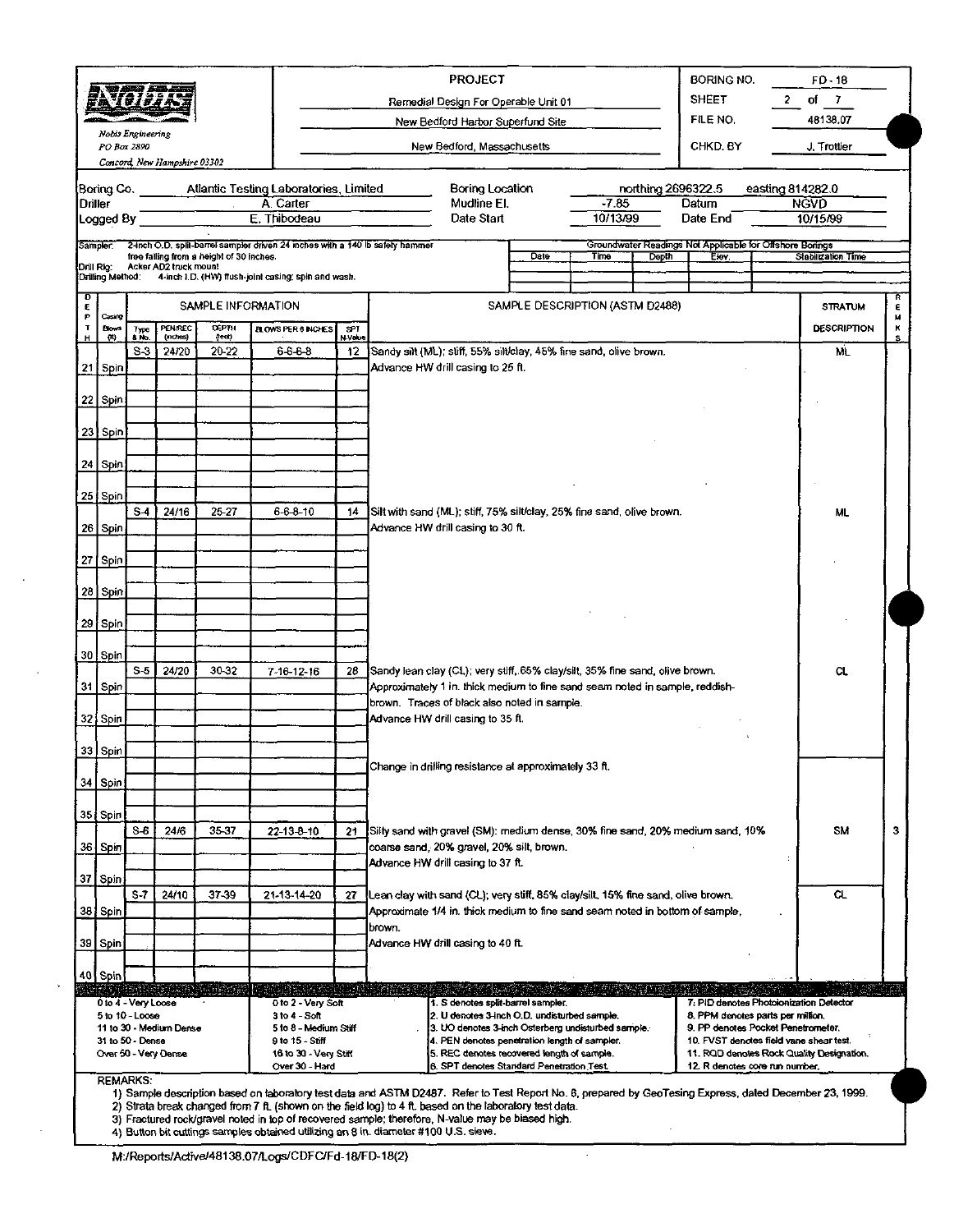|         |                   |                     | 、可是不是要                       |                                          |                                                                               |                                   | <b>PROJECT</b><br><b>BORING NO.</b>                                                                                                                                           | FD-18              |        |  |  |  |  |  |  |
|---------|-------------------|---------------------|------------------------------|------------------------------------------|-------------------------------------------------------------------------------|-----------------------------------|-------------------------------------------------------------------------------------------------------------------------------------------------------------------------------|--------------------|--------|--|--|--|--|--|--|
|         |                   | <u> 59191944</u>    |                              |                                          |                                                                               |                                   | <b>SHEET</b><br>3.<br>Remedial Design For Operable Unit 01                                                                                                                    | of 7               |        |  |  |  |  |  |  |
|         |                   |                     |                              |                                          |                                                                               |                                   | FILE NO.<br>New Bedford Harbor Superfund Site                                                                                                                                 | 48138.07           |        |  |  |  |  |  |  |
|         | PO Box 2890       | Nobis Engineering   |                              |                                          |                                                                               |                                   | CHKD. BY<br>New Bedford, Massachusetts                                                                                                                                        | J. Trottier        |        |  |  |  |  |  |  |
|         |                   |                     | Concord, New Hampshire 03302 |                                          |                                                                               |                                   |                                                                                                                                                                               |                    |        |  |  |  |  |  |  |
|         |                   |                     |                              |                                          | Boring Co. Atlantic Testing Laboratories, Limited                             |                                   | Boring Location<br>northing 2696322.5                                                                                                                                         | easting 814282.0   |        |  |  |  |  |  |  |
| Driller |                   |                     |                              |                                          | A. Carter<br>E. Thibodeau                                                     |                                   | $-7.85$<br>Mudline El.<br>Datum<br>10/13/99                                                                                                                                   | <b>NGVD</b>        |        |  |  |  |  |  |  |
|         | Logged By         |                     |                              |                                          |                                                                               |                                   | Date Start<br>Date End                                                                                                                                                        | 10/15/99           |        |  |  |  |  |  |  |
|         | Sampler:          |                     |                              | free falling from a height of 30 inches. | 2-inch O.D. split-barrel sampler driven 24 inches with a 140 ib safety hammer |                                   | Groundwater Readings Not Applicable for Offshore Borings<br>Date<br>Elev.<br>Time<br>Depth                                                                                    | Slabilization Time |        |  |  |  |  |  |  |
|         | Drill Rig:        |                     | Acker AD2 truck mount        |                                          | Drilling Method: 4-inch I.D. (HW) flush-joint casing; spin and wash.          |                                   |                                                                                                                                                                               |                    |        |  |  |  |  |  |  |
|         |                   |                     |                              |                                          |                                                                               |                                   |                                                                                                                                                                               |                    |        |  |  |  |  |  |  |
| Ę<br>p  | Casing            |                     |                              | SAMPLE INFORMATION                       |                                                                               |                                   | SAMPLE DESCRIPTION (ASTM D2488)                                                                                                                                               | <b>STRATUM</b>     | ε<br>м |  |  |  |  |  |  |
| н       | <b>Blows</b><br>m | Type<br>8 No.       | PENAREC<br>(nches)           | DEPTH<br>(teel)                          | <b>BLOWS PER 8 INCHES</b>                                                     | SPT<br>N-Value                    |                                                                                                                                                                               | <b>DESCRIPTION</b> | ĸ<br>s |  |  |  |  |  |  |
|         |                   | $S-8$               | 24/8                         | 40.42                                    | 19-24-27-15                                                                   | 51                                | Poorly graded sand with silt and gravel (SP-SM); very dense, 40% fine sand, 20%                                                                                               | SP-SM              |        |  |  |  |  |  |  |
|         | 41 Spin           |                     |                              |                                          |                                                                               |                                   | medium sand, 5% coarse sand, 25% gravel, 10% silt, brown.<br>Advance HW drill casing to 45 ft.                                                                                |                    |        |  |  |  |  |  |  |
|         | 42 Spin           |                     |                              |                                          |                                                                               | Very difficult drilling at 44 ft. |                                                                                                                                                                               |                    |        |  |  |  |  |  |  |
|         |                   |                     |                              |                                          |                                                                               |                                   |                                                                                                                                                                               |                    |        |  |  |  |  |  |  |
|         | 43 Spin           |                     |                              |                                          |                                                                               |                                   |                                                                                                                                                                               |                    |        |  |  |  |  |  |  |
|         | 44 Spin           |                     |                              |                                          |                                                                               |                                   |                                                                                                                                                                               |                    |        |  |  |  |  |  |  |
|         |                   |                     |                              |                                          |                                                                               |                                   |                                                                                                                                                                               |                    |        |  |  |  |  |  |  |
|         | 45 Spin           | $S-9$               | 24/0                         | 45.47                                    | 59-16-12-15                                                                   | 28                                | No recovery.                                                                                                                                                                  |                    |        |  |  |  |  |  |  |
|         | 46   Spin         |                     |                              |                                          |                                                                               |                                   | Advance HW drill casing to 47 ft.                                                                                                                                             |                    |        |  |  |  |  |  |  |
|         |                   |                     |                              |                                          |                                                                               |                                   |                                                                                                                                                                               |                    |        |  |  |  |  |  |  |
|         | 47 Spin           | $S-10$              | 24/6                         | 47-49                                    | 27-12-20-16                                                                   | 32                                | Poorly graded sand with silt and gravel (SP-SM); dense, 40% fine sand, 15% medium                                                                                             | SP-SM              | з      |  |  |  |  |  |  |
|         | 48 Spin           |                     |                              |                                          |                                                                               |                                   | sand, 10% coarse sand, 25% gravel, 10% silt, brown.                                                                                                                           |                    |        |  |  |  |  |  |  |
|         |                   |                     |                              |                                          |                                                                               |                                   | Advance HW drill casing to 50 ft.                                                                                                                                             |                    |        |  |  |  |  |  |  |
|         | 49   Spin         |                     |                              |                                          |                                                                               |                                   |                                                                                                                                                                               |                    |        |  |  |  |  |  |  |
|         | 50   Spin         |                     |                              |                                          |                                                                               |                                   |                                                                                                                                                                               |                    |        |  |  |  |  |  |  |
|         |                   | $S-11$              | 24/2                         | 50-52                                    | 19-11-11-15                                                                   | 22                                | Poor recovery. Piece of fractured rock lodged in tip of sampler. Possible<br>weathered/fractured bedrock.                                                                     |                    |        |  |  |  |  |  |  |
|         | 51 Spin           |                     |                              |                                          |                                                                               |                                   | Advance HW drill casing to 52 ft.                                                                                                                                             | POSSIBLE           |        |  |  |  |  |  |  |
|         | 52   Spin         |                     |                              |                                          |                                                                               |                                   |                                                                                                                                                                               | <b>BEDROCK</b>     |        |  |  |  |  |  |  |
|         | 53 Spin           | $S-12$              | 24/0                         | 52-54                                    | 16-30-30-29                                                                   | 60                                | Poor recovery. Fractured rock. Possible weathered/fractured bedrock.<br>Advance 3-7/8 in. button bit from 52 to 54 ft. (open hole)                                            |                    |        |  |  |  |  |  |  |
|         |                   |                     |                              |                                          |                                                                               |                                   | Button bit cuttings preserved in three sample jars. Cuttings appear to be bedrock                                                                                             |                    |        |  |  |  |  |  |  |
|         | 54 Spin           |                     |                              |                                          |                                                                               |                                   |                                                                                                                                                                               |                    |        |  |  |  |  |  |  |
|         |                   | $S-13$              | 2/1                          | 54 54.2                                  | 75/2"                                                                         |                                   | Fractured bedrock. Appears to be less weathered/more competent than samples<br>obtained in S-11 and S-12.                                                                     |                    |        |  |  |  |  |  |  |
|         |                   |                     |                              |                                          |                                                                               |                                   | Advance HW drill casing to 54.7 ft. for coring. (spin)                                                                                                                        |                    |        |  |  |  |  |  |  |
|         |                   |                     |                              |                                          |                                                                               |                                   | Fill casing with water to check casing seal; water level dropped slowly.                                                                                                      |                    |        |  |  |  |  |  |  |
|         |                   |                     |                              |                                          | $\epsilon$                                                                    |                                   | Begin HV rock core at 54.2 ft.<br>(boring log continued on next page)                                                                                                         |                    |        |  |  |  |  |  |  |
|         |                   |                     |                              |                                          |                                                                               |                                   |                                                                                                                                                                               |                    |        |  |  |  |  |  |  |
|         |                   |                     |                              |                                          |                                                                               |                                   |                                                                                                                                                                               |                    |        |  |  |  |  |  |  |
|         |                   |                     |                              |                                          |                                                                               |                                   |                                                                                                                                                                               |                    |        |  |  |  |  |  |  |
|         |                   |                     |                              |                                          |                                                                               |                                   |                                                                                                                                                                               |                    |        |  |  |  |  |  |  |
|         |                   |                     |                              |                                          |                                                                               |                                   |                                                                                                                                                                               |                    |        |  |  |  |  |  |  |
|         |                   | 0 to 4 - Very Loose |                              | ta da 2018a da a                         | (alient term<br>0 to 2 - Very Soft                                            |                                   | 1. S denotes split-barrel sampler.<br>7. PID denotes Photoionization Detector                                                                                                 |                    |        |  |  |  |  |  |  |
|         |                   |                     |                              |                                          | $3$ to $4 - S$ oft                                                            |                                   | 2. U denotes 3-inch O.D. undisturbed sample.<br>8. PPM denotes parts per million.<br>3. UO denotes 3-inch Osterberg undisturbed sample.<br>9. PP denotes Pocket Penetrometer. |                    |        |  |  |  |  |  |  |
|         | 5 to 10 Loose     |                     |                              |                                          |                                                                               |                                   |                                                                                                                                                                               |                    |        |  |  |  |  |  |  |
|         |                   | 31 to 50 - Dense    | 11 to 30 - Medium Dense      |                                          | 5 to 8 - Medium Stiff<br>9 to 15 - Stiff                                      |                                   | 4. PEN denotes penetration length of sampler.<br>10. FVST denotes field vane shear test.                                                                                      |                    |        |  |  |  |  |  |  |
|         |                   |                     | Over 50 - Very Dense         |                                          | 16 to 30 - Very Stiff<br>Over 30 - Hard                                       |                                   | 5. REC denotes recovered length of sample.<br>11. RQD denotes Rock Quality Designation.<br>6. SPT denotes Standard Penetration Test.<br>12. R denotes core run number.        |                    |        |  |  |  |  |  |  |

 $\chi^2/\chi^2$ 

3) Fractured rock/gravel noted in top of recovered sample; therefore, N-value may be biased high.<br>4) Button bit cuttings samples obtained utilizing an 8 in. diameter #100 U.S. sieve.

M:/Reports/Active/48138.07/Logs/CDFC/Fd-18/FD-18(3)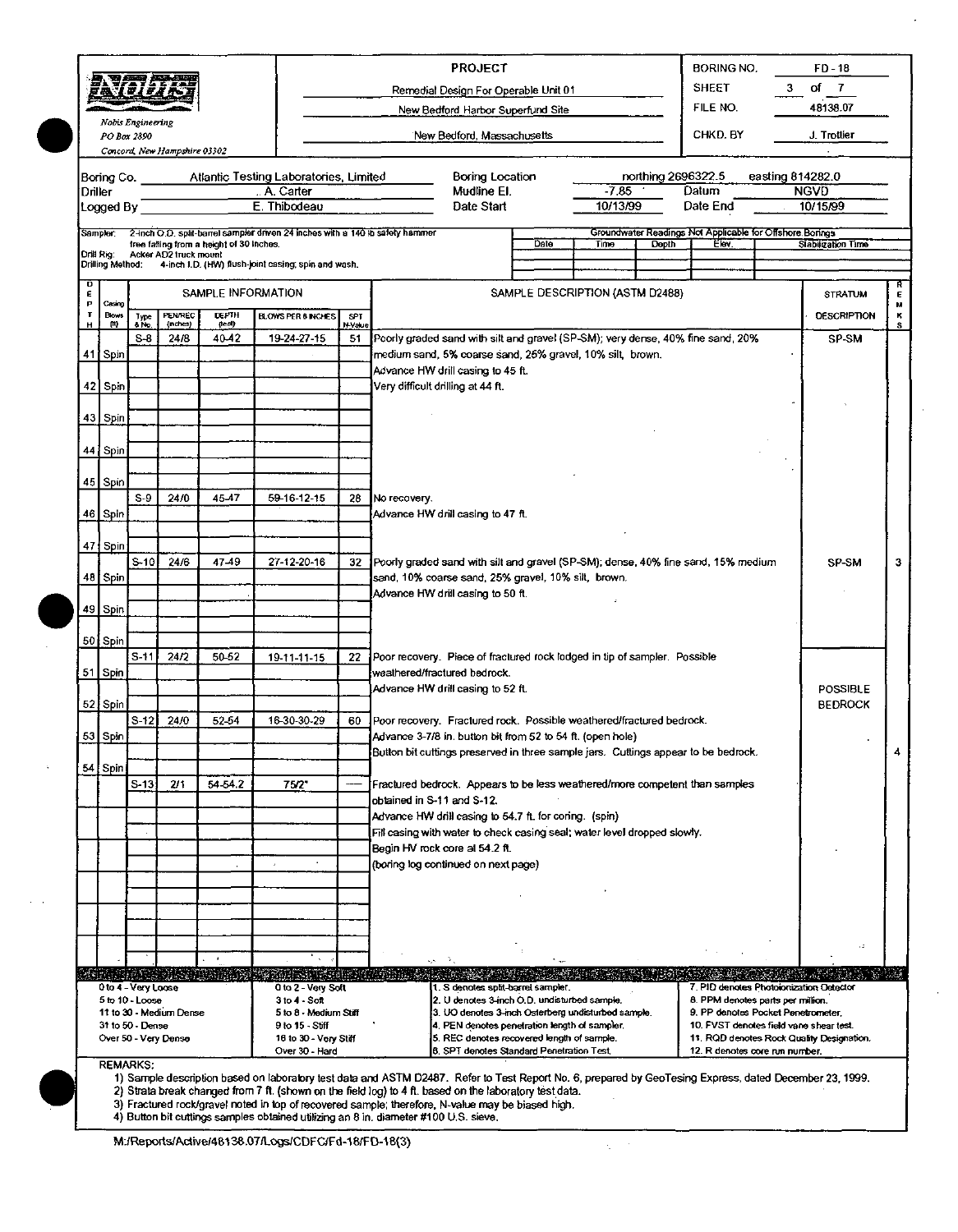|                  |                                                                   |               |                                                                               |               | <b>PROJECT</b>                                                                                                              |      | <b>BORING NO.</b><br>FD - 18 |                    |          |                                                                               |             |
|------------------|-------------------------------------------------------------------|---------------|-------------------------------------------------------------------------------|---------------|-----------------------------------------------------------------------------------------------------------------------------|------|------------------------------|--------------------|----------|-------------------------------------------------------------------------------|-------------|
|                  |                                                                   |               |                                                                               |               | Remedial Design For Operable Unit 01                                                                                        |      | <b>SHEET</b>                 | οf<br>7            |          |                                                                               |             |
|                  |                                                                   |               |                                                                               |               | New Bedford Harbor Superfund Site                                                                                           |      | FILE NO.                     | 48138.07           |          |                                                                               |             |
|                  | Nobis Engineering<br>PO Box 2890<br>Concord, New Hampshire 03302  |               |                                                                               |               | New Bedford, Massachusetts                                                                                                  |      | CHKD. BY                     | J. Trottier        |          |                                                                               |             |
| Boring Co.       |                                                                   |               | Atlantic Testing Laboratories, Limited                                        |               | <b>Boring Location</b>                                                                                                      |      |                              | northing 2696322.5 |          | easting 814282.0                                                              |             |
| Driller          |                                                                   |               | A. Carter                                                                     |               | Mudline El.                                                                                                                 |      | -7.85                        |                    | Datum    | <b>NGVD</b>                                                                   |             |
| Logged By        |                                                                   |               | E. Thibodeau                                                                  |               | Date Start                                                                                                                  |      | 10/13/99                     |                    | Date End | 10/15/99                                                                      |             |
| Sampler:         |                                                                   |               | 2-inch O.D. split-barrel sampler driven 24 inches with a 140 lb safety hammer |               |                                                                                                                             | Date | Time                         | Depth              | Elev.    | Groundwater Readings Not Applicable for Offshore Bonngs<br>Stabilization Time |             |
| Drill Rig.       | free falling from a height of 30 inches.<br>Acker AD2 truck mount |               |                                                                               |               |                                                                                                                             |      |                              |                    |          |                                                                               |             |
| Drilling Method: |                                                                   |               | 4-inch I.D. (HW) flush-joint casing; spin and wash.                           |               |                                                                                                                             |      |                              |                    |          |                                                                               |             |
|                  |                                                                   |               | <b>CORE INFORMATION</b>                                                       |               |                                                                                                                             |      | ROCK CORE DESCRIPTION        |                    |          |                                                                               | R<br>£      |
| DEP™<br>(let)    | <b>VISUAL</b><br>REPRESENTATION                                   | CORE<br>18311 | <b>CORE INTERVAL</b>                                                          | CORE<br>TIME. |                                                                                                                             |      |                              |                    |          |                                                                               | u<br>ĸ<br>s |
|                  |                                                                   | R1            | $54.2 - 55.2$                                                                 | 4             | Begin R1 at 54.2 ft (3rd gear)                                                                                              |      |                              |                    |          |                                                                               |             |
| 54.5             |                                                                   |               |                                                                               |               | mins. Water return color: milky white.                                                                                      |      |                              |                    |          |                                                                               |             |
|                  |                                                                   |               |                                                                               |               | Fresh to slightly weathered, moderately hard, gray, fine grained GNEISS. Appears to be high angle to<br>vertical foliation. |      |                              |                    |          |                                                                               |             |
|                  |                                                                   |               |                                                                               |               | REC = 83%; RQD = 70% (fair)                                                                                                 |      |                              |                    |          |                                                                               |             |
| 55.0             |                                                                   |               |                                                                               |               | 54.2 to 54.3 ft; fractured piece of bedrock. Slightly discolored and weathered.                                             |      |                              |                    |          |                                                                               |             |
|                  |                                                                   |               |                                                                               |               | 54.9 to 55.7 ft; core barrel dropped. Probable void. Recovered a few pieces of fractured bedrock and                        |      |                              |                    |          |                                                                               |             |
|                  |                                                                   |               |                                                                               |               | what appears to be fine gravel. Probably soil filled.                                                                       |      |                              |                    |          |                                                                               |             |
|                  |                                                                   |               | $55.2 - 56.2$                                                                 | 1.5           |                                                                                                                             |      |                              |                    |          |                                                                               |             |
| 55.5             |                                                                   |               |                                                                               | mins.         |                                                                                                                             |      |                              |                    |          |                                                                               |             |
|                  |                                                                   |               |                                                                               |               | 55.7 ft: change in foliation from high angle/vertical to low angle; approximately 10 degrees.                               |      |                              |                    |          |                                                                               |             |
|                  |                                                                   |               |                                                                               |               | 55.7 ft: water return color: light brown.                                                                                   |      |                              |                    |          |                                                                               |             |
| 56.0             |                                                                   |               |                                                                               |               | Water return still possible after coring through void.                                                                      |      |                              |                    |          |                                                                               |             |
|                  |                                                                   |               |                                                                               |               |                                                                                                                             |      |                              |                    |          |                                                                               |             |
|                  |                                                                   |               | $56.2 - 57.2$                                                                 | 3.5           | 56.2 ft: water return color: milky white.<br>156.3 ft: mechanical break in rock core.                                       |      |                              |                    |          |                                                                               |             |
| 56.5             |                                                                   |               |                                                                               | mins.         |                                                                                                                             |      |                              |                    |          |                                                                               |             |
|                  |                                                                   |               |                                                                               |               |                                                                                                                             |      |                              |                    |          |                                                                               |             |
|                  |                                                                   |               |                                                                               |               |                                                                                                                             |      |                              |                    |          |                                                                               |             |
| 57.0             |                                                                   |               |                                                                               |               |                                                                                                                             |      |                              |                    |          |                                                                               |             |
|                  |                                                                   |               |                                                                               |               |                                                                                                                             |      |                              |                    |          |                                                                               |             |
|                  |                                                                   |               |                                                                               |               | 57.2, 57.3, 57.4, and 57.5 ft: Primary joints: low angle, extremely close to moderately spaced, rough,                      |      |                              |                    |          |                                                                               |             |
|                  |                                                                   |               | $57.2 - 58.2$                                                                 | 4             | Jplanar, discolored, and partly open.                                                                                       |      |                              |                    |          |                                                                               |             |
| 57.5             |                                                                   |               |                                                                               | mins.         |                                                                                                                             |      |                              |                    |          |                                                                               |             |
|                  |                                                                   |               |                                                                               |               |                                                                                                                             |      |                              |                    |          |                                                                               |             |
|                  |                                                                   |               |                                                                               |               |                                                                                                                             |      |                              |                    |          |                                                                               |             |
| 58.0             |                                                                   |               |                                                                               |               |                                                                                                                             |      |                              |                    |          |                                                                               |             |
|                  |                                                                   |               |                                                                               |               | . 58.7 ft: Primary joint: low angle, extremely close to moderately spaced, rough, planar, discolored, and                   |      |                              |                    |          |                                                                               |             |
|                  |                                                                   |               |                                                                               |               | tight.                                                                                                                      |      |                              |                    |          |                                                                               |             |
| 58.5             |                                                                   |               | $58.2 - 59.2$                                                                 | 5             | 58.9 ft: Primary joint: low angle, extremely close to moderately spaced, smooth, planar, discolored,<br>mins (and open.     |      |                              |                    |          |                                                                               |             |
|                  |                                                                   |               |                                                                               |               | Sound corehole after completion of core run; approximately 4 ft. of material in corehole. Attempt                           |      |                              |                    |          |                                                                               |             |
|                  |                                                                   |               |                                                                               |               | split-barrel sample. Drive sampler from 56 to 59 ft. REC = 24 in.                                                           |      |                              |                    |          |                                                                               |             |
|                  |                                                                   |               |                                                                               |               | S-14A: Mostly core bit cuttings; piece of fractured bedrock noted. (top)                                                    |      |                              |                    |          |                                                                               |             |
| 69.0             |                                                                   |               |                                                                               |               | S-14B: Mixture of medium to fine sand and gravel; could be void material.                                                   |      |                              |                    |          |                                                                               |             |
|                  |                                                                   |               |                                                                               |               | Advance HW drill casing from 54.7 to 56.2 ft. to seal off void.<br>End R1 at 59.2 ft.                                       |      |                              |                    |          |                                                                               |             |
|                  |                                                                   |               |                                                                               |               |                                                                                                                             |      |                              |                    |          |                                                                               |             |
|                  | 0 to 4 - Very Loose                                               |               | 0 to 2 - Very Soft                                                            |               | 1. S denotes split-barrel sampler.<br>2. U denotes 3-inch O.D. undisturbed sample.                                          |      |                              |                    |          | 7. PID denotes Photoionization Detector                                       |             |
|                  | 5 to 10 - Loose<br>11 to 30 Medium Dense                          |               | 3 to 4 - Soft<br>5 to 8 - Medium Stiff                                        |               | 3. UO denotes 3-inch Osterberg undisturbed sample,                                                                          |      |                              |                    |          | 8. PPM denotes parts per million.<br>9. PP denotes Pocket Penetrometer.       |             |
|                  | 31 to 50 - Dense                                                  |               | 9 to 15 Stiff                                                                 |               | 4. PEN denotes penetration length of sampler.                                                                               |      |                              |                    |          | 10. FVST denotes field vane shear test.                                       |             |
|                  | Over 50 - Very Dense                                              |               | 16 to 30 - Very Stiff                                                         |               | 5. REC denotes recovered length of sample.                                                                                  |      |                              |                    |          | 11. RQD denotes Rock Quality Designation.                                     |             |

 $\sqrt{1-\epsilon}$ 

 $\overline{a}$ 

2) Strata break changed from 7 it. (shown on the field log) to 4 it. based on the laboratory test data<br>3) Fractured rock/gravel noted in top of recovered sample; therefore, N-value may be biased high.<br>4) Button bit cutting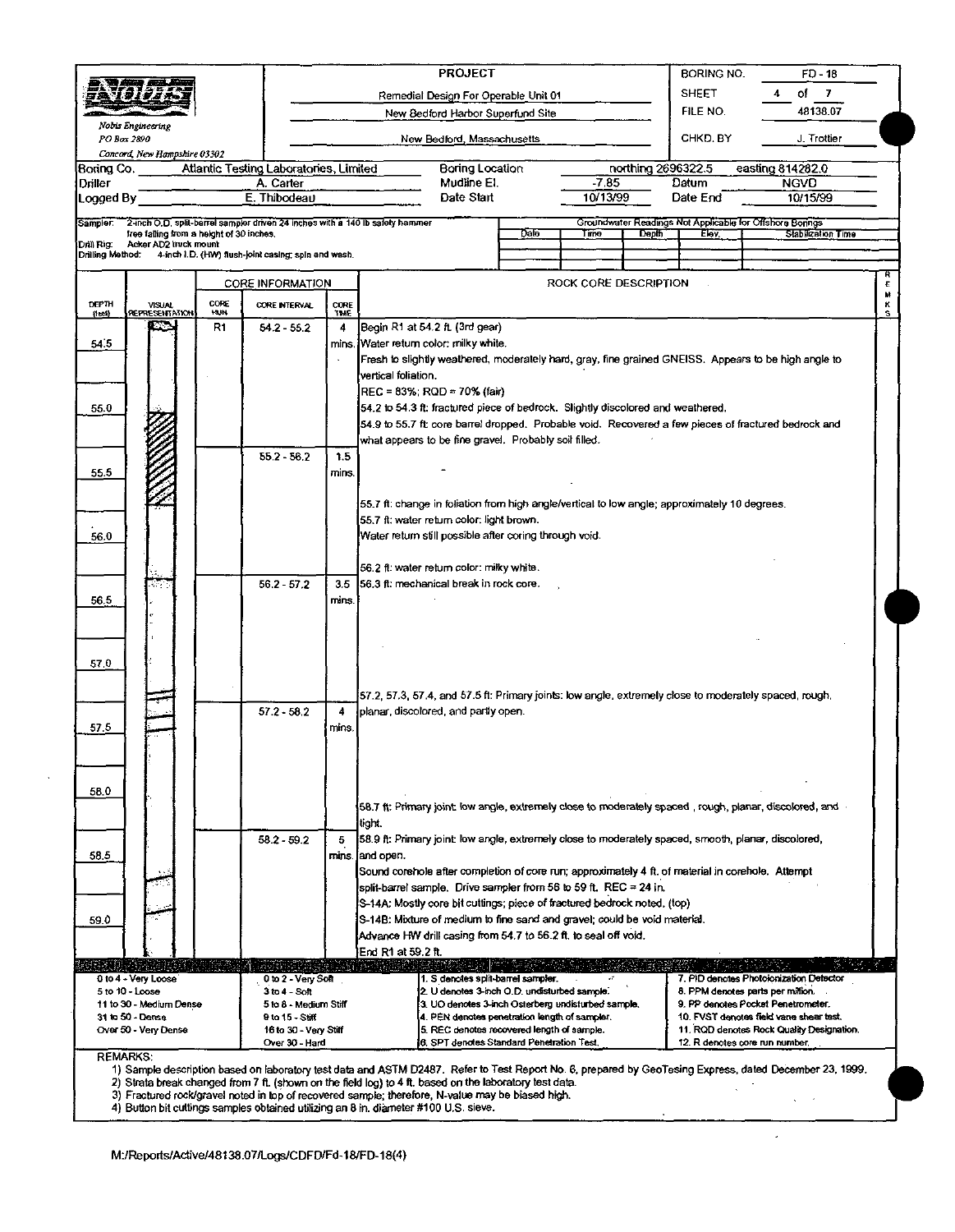|                      |                                                                                                                           |                    |                                                     |                                                                                                                                 |                                         | <b>PROJECT</b>                                                                                              | <b>BORING NO.</b>                                                                                              | $FD - 18$             |                    |                   |                                                                                                                                                         |   |  |  |
|----------------------|---------------------------------------------------------------------------------------------------------------------------|--------------------|-----------------------------------------------------|---------------------------------------------------------------------------------------------------------------------------------|-----------------------------------------|-------------------------------------------------------------------------------------------------------------|----------------------------------------------------------------------------------------------------------------|-----------------------|--------------------|-------------------|---------------------------------------------------------------------------------------------------------------------------------------------------------|---|--|--|
|                      |                                                                                                                           |                    | Remedial Design For Operable Unit 01                |                                                                                                                                 |                                         |                                                                                                             |                                                                                                                |                       |                    | <b>SHEET</b>      | of<br>$\mathbf{7}$                                                                                                                                      |   |  |  |
|                      |                                                                                                                           |                    |                                                     |                                                                                                                                 |                                         | New Bedford Harbor Superfund Site                                                                           |                                                                                                                |                       |                    | FILE NO.          | 48138.07                                                                                                                                                |   |  |  |
| PO Box 2890          | Nobis Engineering                                                                                                         |                    |                                                     |                                                                                                                                 |                                         | New Bedford, Massachusetts                                                                                  |                                                                                                                |                       |                    | CHKD. BY          | J. Trottier                                                                                                                                             |   |  |  |
|                      | Concord, New Hampshire 03302                                                                                              |                    |                                                     |                                                                                                                                 |                                         |                                                                                                             |                                                                                                                |                       |                    |                   |                                                                                                                                                         |   |  |  |
| Boring Co.           |                                                                                                                           |                    | Atlantic Testing Laboratories, Limited              |                                                                                                                                 |                                         | <b>Boring Location</b>                                                                                      |                                                                                                                |                       | northing 2696322.5 |                   | easting 814282.0                                                                                                                                        |   |  |  |
| Driller<br>Logged By |                                                                                                                           |                    | A. Carter<br>E. Thibodeau                           |                                                                                                                                 |                                         | Mudline El.<br>Date Start                                                                                   |                                                                                                                | $-7.85$<br>10/13/99   |                    | Datum<br>Date End | <b>NGVD</b><br>10/15/99                                                                                                                                 |   |  |  |
|                      |                                                                                                                           |                    |                                                     |                                                                                                                                 |                                         |                                                                                                             |                                                                                                                |                       |                    |                   |                                                                                                                                                         |   |  |  |
| Sampler.             | 2-inch O.D. split-barrel sampler driven 24 inches with a 140 lb safety hammer<br>free falling from a height of 30 inches. |                    |                                                     |                                                                                                                                 |                                         |                                                                                                             | Date                                                                                                           | Time                  | Depth              | Elev.             | Groundwater Readings Not Applicable for Offshore Borings<br>Stabilization Time                                                                          |   |  |  |
| Drilling Method:     | Drill Rig: Acker AD2 truck mount                                                                                          |                    | 4-lnch I.D. (HW) flush-joint casing; spin and wash. |                                                                                                                                 |                                         |                                                                                                             |                                                                                                                |                       |                    |                   |                                                                                                                                                         |   |  |  |
|                      |                                                                                                                           |                    |                                                     |                                                                                                                                 |                                         |                                                                                                             |                                                                                                                |                       |                    |                   |                                                                                                                                                         |   |  |  |
|                      |                                                                                                                           |                    | <b>CORE INFORMATION</b>                             |                                                                                                                                 |                                         |                                                                                                             |                                                                                                                | ROCK CORE DESCRIPTION |                    |                   |                                                                                                                                                         | Ε |  |  |
| DEPTH<br>(leef)      | <b>VISUAL</b><br>REPRESENTATION                                                                                           | CORE<br><b>HUN</b> | CORE INTERVAL                                       | CORE<br>TME                                                                                                                     |                                         |                                                                                                             |                                                                                                                |                       |                    |                   |                                                                                                                                                         | 5 |  |  |
|                      |                                                                                                                           | R2                 | $59.2 - 60.2$                                       | 5                                                                                                                               |                                         | Advance 3 7/8 in. button bit from 56 to 59.2 ft to remove cuttings.                                         |                                                                                                                |                       |                    |                   |                                                                                                                                                         |   |  |  |
| 59.5                 |                                                                                                                           |                    |                                                     | mins.                                                                                                                           |                                         | Fill casing with water to check casing seal; water level dropped slowly.                                    |                                                                                                                |                       |                    |                   |                                                                                                                                                         |   |  |  |
|                      |                                                                                                                           |                    |                                                     |                                                                                                                                 |                                         | Begin R2 at 59.2 ft (3rd gear)<br>Water return color: milky white.                                          |                                                                                                                |                       |                    |                   |                                                                                                                                                         |   |  |  |
|                      |                                                                                                                           |                    |                                                     |                                                                                                                                 |                                         | Fresh to weathered, hard to medium hard, gray, fine grained GNEISS. Low angle foliation;                    |                                                                                                                |                       |                    |                   |                                                                                                                                                         |   |  |  |
| 60.0                 |                                                                                                                           |                    |                                                     |                                                                                                                                 | approximately 10 to 20 degrees.         |                                                                                                             |                                                                                                                |                       |                    |                   |                                                                                                                                                         |   |  |  |
|                      |                                                                                                                           |                    |                                                     |                                                                                                                                 | REC = 98%; RQD = 87% (good)             |                                                                                                             |                                                                                                                |                       |                    |                   |                                                                                                                                                         |   |  |  |
|                      |                                                                                                                           |                    | $60.2 - 61.2$                                       | 4,5                                                                                                                             |                                         |                                                                                                             |                                                                                                                |                       |                    |                   |                                                                                                                                                         |   |  |  |
| 60.5                 |                                                                                                                           |                    |                                                     |                                                                                                                                 |                                         | mins. 60.4 to 60.5 ft: Primary joint: low angle, extremely close to moderately spaced, rough, stepped,      |                                                                                                                |                       |                    |                   |                                                                                                                                                         |   |  |  |
|                      |                                                                                                                           |                    |                                                     | discolored, and partly open.<br>60.5 to 60.6 ft; Primary joint: low angle, extremely close to moderately spaced, rough, planar, |                                         |                                                                                                             |                                                                                                                |                       |                    |                   |                                                                                                                                                         |   |  |  |
|                      |                                                                                                                           |                    |                                                     |                                                                                                                                 | discolored, and tight.                  |                                                                                                             |                                                                                                                |                       |                    |                   |                                                                                                                                                         |   |  |  |
| 61.0                 |                                                                                                                           |                    |                                                     |                                                                                                                                 |                                         |                                                                                                             |                                                                                                                |                       |                    |                   |                                                                                                                                                         |   |  |  |
|                      |                                                                                                                           |                    |                                                     |                                                                                                                                 |                                         |                                                                                                             |                                                                                                                |                       |                    |                   |                                                                                                                                                         |   |  |  |
|                      |                                                                                                                           |                    |                                                     |                                                                                                                                 |                                         |                                                                                                             |                                                                                                                |                       |                    |                   |                                                                                                                                                         |   |  |  |
|                      |                                                                                                                           |                    | $61.2 - 62.2$                                       | 3                                                                                                                               |                                         |                                                                                                             |                                                                                                                |                       |                    |                   |                                                                                                                                                         |   |  |  |
| 61.5                 |                                                                                                                           |                    |                                                     | mins.                                                                                                                           |                                         |                                                                                                             |                                                                                                                |                       |                    |                   |                                                                                                                                                         |   |  |  |
|                      |                                                                                                                           |                    |                                                     |                                                                                                                                 |                                         | 61.7 to 62.8 ft: weathered zone; discolored.                                                                |                                                                                                                |                       |                    |                   |                                                                                                                                                         |   |  |  |
|                      |                                                                                                                           |                    |                                                     |                                                                                                                                 |                                         |                                                                                                             |                                                                                                                |                       |                    |                   | 61.7 to 61.9 ft; Primary joints: low angle to horizontal, extremely close to moderately spaced, rough,                                                  |   |  |  |
| 62.0                 |                                                                                                                           |                    |                                                     |                                                                                                                                 | apart.                                  |                                                                                                             |                                                                                                                |                       |                    |                   | planar, discolored, slightly decomposed, and partly open. Joints spaced approximately 0.1 to 0.3 in.                                                    |   |  |  |
|                      |                                                                                                                           |                    |                                                     |                                                                                                                                 |                                         | 62.1 ft: mechanical break in rock core.                                                                     |                                                                                                                |                       |                    |                   |                                                                                                                                                         |   |  |  |
|                      |                                                                                                                           |                    | $62.2 - 63.2$                                       | 3                                                                                                                               | 62.3 ft: mechanical break in rock core. |                                                                                                             |                                                                                                                |                       |                    |                   |                                                                                                                                                         |   |  |  |
| 62.5                 |                                                                                                                           |                    |                                                     |                                                                                                                                 |                                         |                                                                                                             | mins. 62.5 ft: Primary joint: horizontal, extremely close to moderately spaced, rough, planar, discolored, and |                       |                    |                   |                                                                                                                                                         |   |  |  |
|                      |                                                                                                                           |                    |                                                     |                                                                                                                                 | open.                                   | 62.6 to 62.8 ft: Primary joints: horizontal, extremely close to moderately spaced, rough, planar,           |                                                                                                                |                       |                    |                   |                                                                                                                                                         |   |  |  |
|                      |                                                                                                                           |                    |                                                     |                                                                                                                                 |                                         | discolored to slightly decomposed, and open. Decomposed to disintegrated (friable) zone noted               |                                                                                                                |                       |                    |                   |                                                                                                                                                         |   |  |  |
| 63.0                 |                                                                                                                           |                    |                                                     |                                                                                                                                 |                                         | from 62.6 to 62.7 ft. Traces of mud filling noted in this zone.                                             |                                                                                                                |                       |                    |                   |                                                                                                                                                         |   |  |  |
|                      |                                                                                                                           |                    |                                                     |                                                                                                                                 |                                         | 63.0 ft: water return color: light brown to milky white.                                                    |                                                                                                                |                       |                    |                   |                                                                                                                                                         |   |  |  |
|                      |                                                                                                                           |                    | $63.2 - 64.2$                                       | 4                                                                                                                               |                                         |                                                                                                             |                                                                                                                |                       |                    |                   |                                                                                                                                                         |   |  |  |
| 63.5                 |                                                                                                                           |                    |                                                     |                                                                                                                                 |                                         | mins. [63.5 ft: Primary joint: low angle, extremely close to moderately spaced, smooth, planar, discolored, |                                                                                                                |                       |                    |                   |                                                                                                                                                         |   |  |  |
|                      |                                                                                                                           |                    |                                                     |                                                                                                                                 |                                         | slightly decomposed, and partly open.                                                                       |                                                                                                                |                       |                    |                   |                                                                                                                                                         |   |  |  |
|                      |                                                                                                                           |                    |                                                     |                                                                                                                                 |                                         |                                                                                                             |                                                                                                                |                       |                    |                   |                                                                                                                                                         |   |  |  |
| 64.0                 |                                                                                                                           |                    |                                                     |                                                                                                                                 |                                         | 64.0 ft: mechanical break in rock core.                                                                     |                                                                                                                |                       |                    |                   |                                                                                                                                                         |   |  |  |
|                      |                                                                                                                           |                    |                                                     |                                                                                                                                 |                                         |                                                                                                             |                                                                                                                |                       |                    |                   |                                                                                                                                                         |   |  |  |
|                      |                                                                                                                           |                    |                                                     |                                                                                                                                 | End R2 at 64.2 ft.                      |                                                                                                             | $\mathcal{L}$                                                                                                  |                       | <b>CARL BOOK</b>   |                   |                                                                                                                                                         |   |  |  |
| 5255233391           | <b>TAKES IN STRAKES IN ASSESS</b><br>0 to 4 - Very Loose                                                                  |                    | 요리된 최종 데리 인도(국 이 : 도움<br>0 to 2 - Very Soft         |                                                                                                                                 | in tantanya                             | 1. S denotes split-barrel sampler.                                                                          |                                                                                                                |                       |                    |                   | 法政治案的的诉讼 长。<br>7. PID denotes Photoionization Detector                                                                                                  |   |  |  |
|                      | 5 to 10 - Loose<br>11 to 30 - Medium Dense                                                                                |                    | $3 to 4 - S$ oft<br>5 to 8 - Medium Stiff           |                                                                                                                                 |                                         | 2. U denotes 3-inch O.D. undisturbed sample.<br>3. UO denotes 3-inch Osterberg undisturbed sample.          |                                                                                                                |                       |                    |                   | 8. PPM denotes parts per million.<br>9. PP denotes Pocket Penetrometer.                                                                                 |   |  |  |
|                      | 31 to 50 - Dense                                                                                                          |                    | 9 to 15 Stiff                                       |                                                                                                                                 |                                         | 4. PEN denotes penetration length of sampler.                                                               |                                                                                                                |                       |                    |                   | 10. FVST denotes field vane shear test.                                                                                                                 |   |  |  |
|                      | Over 50 - Very Dense                                                                                                      |                    | 16 to 30 - Very Stiff<br>Over 30 - Hard             |                                                                                                                                 |                                         | 5. REC denotes recovered length of sample.<br>6. SPT denotes Standard Penetration Test.                     |                                                                                                                |                       |                    |                   | 11. RQD denotes Rock Quality Designation.<br>12. R denotes core run number,                                                                             |   |  |  |
| <b>REMARKS:</b>      |                                                                                                                           |                    |                                                     |                                                                                                                                 |                                         |                                                                                                             |                                                                                                                |                       |                    |                   |                                                                                                                                                         |   |  |  |
|                      |                                                                                                                           |                    |                                                     |                                                                                                                                 |                                         | 2) Strata break changed from 7 ft. (shown on the field log) to 4 ft. based on the laboratory test data.     |                                                                                                                |                       |                    |                   | 1) Sample description based on laboratory test data and ASTM D2487. Refer to Test Report No. 6, prepared by GeoTesing Express, dated December 23, 1999. |   |  |  |

- 3) Fractured rock/gravel noted in top of recovered sample; therefore, N-value may be biased high.<br>4) Button bit cuttings samples obtained utilizing an 8 in. diameter #100 U.S. sieve.
-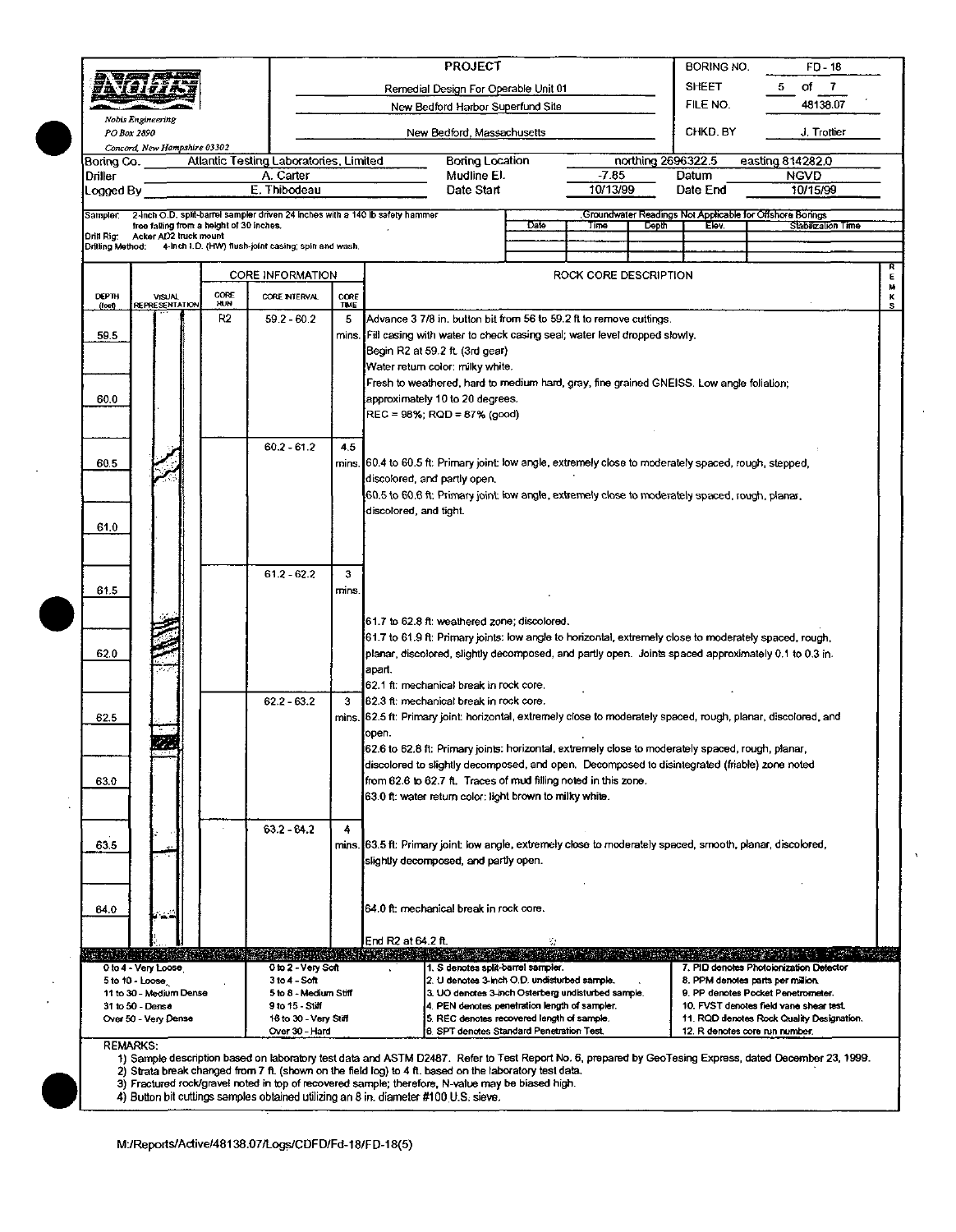|                               |                                          |                  |                                                                               |            | <b>PROJECT</b>                                                                                             |      | BORING NO.<br><b>FD-18</b> |                      |                                                                             |                                                                                |  |  |
|-------------------------------|------------------------------------------|------------------|-------------------------------------------------------------------------------|------------|------------------------------------------------------------------------------------------------------------|------|----------------------------|----------------------|-----------------------------------------------------------------------------|--------------------------------------------------------------------------------|--|--|
|                               |                                          |                  |                                                                               |            | Remedial Design For Operable Unit 01                                                                       |      | <b>SHEET</b>               | оf<br>- 7<br>6       |                                                                             |                                                                                |  |  |
|                               | <b>Noois Engineering</b>                 |                  |                                                                               |            | New Bedford Harbor Superfund Site                                                                          |      |                            | 48138.07<br>FILE NO. |                                                                             |                                                                                |  |  |
|                               | PO Box 2890                              |                  |                                                                               |            | New Bedford, Massachusetts                                                                                 |      |                            | CHKD. BY             | J. Trottier                                                                 |                                                                                |  |  |
| Boring Co. .                  | Concord, New Hampshire 03302             |                  | Atlantic Testing Laboratories, Limited                                        |            | Boring Location                                                                                            |      |                            | northing 2696322.5   |                                                                             | easting 814282.0                                                               |  |  |
| Driller                       |                                          |                  | A. Carter                                                                     |            | Mudline El.                                                                                                |      | $-7.85$                    |                      | Datum                                                                       | <b>NGVD</b>                                                                    |  |  |
| Logged By                     |                                          |                  | E. Thibodeau                                                                  |            | Date Start                                                                                                 |      | 10/13/99                   |                      | Date End                                                                    | 10/15/99                                                                       |  |  |
| Sampler                       | free falling from a height of 30 inches. |                  | 2-inch O.D. split-barrel sampler driven 24 inches with a 140 lb safety hammer |            |                                                                                                            | Date | Time <sup>-</sup>          | Depth                | Elev.                                                                       | Groundwater Readings Not Applicable for Offshore Borings<br>Stebilization Time |  |  |
| Drill Rig<br>Drilling Method: | Acker AD2 truck mount                    |                  | 4-inch I.D. (HW) flush-joint casing; spin and wash.                           |            |                                                                                                            |      |                            |                      |                                                                             |                                                                                |  |  |
|                               |                                          |                  | <b>CORE INFORMATION</b>                                                       |            |                                                                                                            |      | ROCK CORE DESCRIPTION      |                      |                                                                             |                                                                                |  |  |
| DEPTH                         | <b>VISUAL</b>                            | CORE             | CORE INTERVAL                                                                 | CORE       |                                                                                                            |      |                            |                      |                                                                             |                                                                                |  |  |
| (feet)                        | REPRESENTATION                           | <b>HUN</b><br>R3 | 64.2 - 65.2                                                                   | TIME<br>5  | Fill casing with water to check casing seal; water level dropped more rapidly.                             |      |                            |                      |                                                                             |                                                                                |  |  |
| 64.5                          |                                          |                  |                                                                               |            | mins. Begin R3 at 64.2 ft. (3rd gear)                                                                      |      |                            |                      |                                                                             |                                                                                |  |  |
|                               |                                          |                  |                                                                               |            | Water return color: light brown to milky white.                                                            |      |                            |                      |                                                                             |                                                                                |  |  |
|                               |                                          |                  |                                                                               |            | Fresh, hard, gray, fine grained GNEISS. Low angle foliation; approximately 15 degrees.                     |      |                            |                      |                                                                             |                                                                                |  |  |
| 65.0                          |                                          |                  |                                                                               |            | REC = 100%; RQD = 97% (excellent)                                                                          |      |                            |                      |                                                                             |                                                                                |  |  |
|                               |                                          |                  |                                                                               |            | 65.1 ft: mechanical break in rock core.                                                                    |      |                            |                      |                                                                             |                                                                                |  |  |
|                               |                                          |                  |                                                                               |            |                                                                                                            |      |                            |                      |                                                                             |                                                                                |  |  |
| 65.5                          |                                          |                  | 65.2 66.2                                                                     | 4<br>mins. |                                                                                                            |      |                            |                      |                                                                             |                                                                                |  |  |
|                               |                                          |                  |                                                                               |            |                                                                                                            |      |                            |                      |                                                                             |                                                                                |  |  |
|                               |                                          |                  |                                                                               |            |                                                                                                            |      |                            |                      |                                                                             |                                                                                |  |  |
|                               |                                          |                  |                                                                               |            |                                                                                                            |      |                            |                      |                                                                             |                                                                                |  |  |
| 66.0                          |                                          |                  |                                                                               |            | 66.1 ft: mechanical break in rock core.                                                                    |      |                            |                      |                                                                             |                                                                                |  |  |
|                               |                                          |                  |                                                                               |            |                                                                                                            |      |                            |                      |                                                                             |                                                                                |  |  |
|                               |                                          |                  | $662 - 672$                                                                   | 4          |                                                                                                            |      |                            |                      |                                                                             |                                                                                |  |  |
| 66.5                          |                                          |                  |                                                                               | mins.      | 66.5 ft: Primary joint: low angle, extremely close to widely spaced, smooth, planar, slightly discolored,  |      |                            |                      |                                                                             |                                                                                |  |  |
|                               |                                          |                  |                                                                               |            | and open. Minor core grinding noted on fracture surface.                                                   |      |                            |                      |                                                                             |                                                                                |  |  |
| 67.0                          |                                          |                  |                                                                               |            |                                                                                                            |      |                            |                      |                                                                             |                                                                                |  |  |
|                               |                                          |                  |                                                                               |            |                                                                                                            |      |                            |                      |                                                                             |                                                                                |  |  |
|                               |                                          |                  |                                                                               |            |                                                                                                            |      |                            |                      |                                                                             |                                                                                |  |  |
|                               |                                          |                  | 67.2 - 68.2                                                                   | 4.5        |                                                                                                            |      |                            |                      |                                                                             |                                                                                |  |  |
| 67.5                          |                                          |                  |                                                                               | mins.      |                                                                                                            |      |                            |                      |                                                                             |                                                                                |  |  |
|                               |                                          |                  |                                                                               |            | 67.7 ft: mechanical break in rock core.                                                                    |      |                            |                      |                                                                             |                                                                                |  |  |
|                               |                                          |                  |                                                                               |            |                                                                                                            |      |                            |                      |                                                                             |                                                                                |  |  |
| 68.0                          |                                          |                  |                                                                               |            |                                                                                                            |      |                            |                      |                                                                             |                                                                                |  |  |
|                               |                                          |                  |                                                                               |            |                                                                                                            |      |                            |                      |                                                                             |                                                                                |  |  |
|                               |                                          |                  | 68.2 - 69.2                                                                   | 4.5        | [68.3 ft: Primary joint: low angle, extremely close to widely spaced, smooth, planar, slightly discolored, |      |                            |                      |                                                                             |                                                                                |  |  |
| 68.5                          |                                          |                  |                                                                               |            | mins. and open. Some core grinding noted on fracture surface.                                              |      |                            |                      |                                                                             |                                                                                |  |  |
|                               |                                          |                  |                                                                               |            |                                                                                                            |      |                            |                      |                                                                             |                                                                                |  |  |
|                               |                                          |                  |                                                                               |            |                                                                                                            |      |                            |                      |                                                                             |                                                                                |  |  |
| 69.0                          |                                          |                  |                                                                               |            | 68.9 ft: mechanical break in rock core.                                                                    |      |                            |                      |                                                                             |                                                                                |  |  |
|                               |                                          |                  |                                                                               |            | End R3 at 69.2 ft.                                                                                         |      |                            |                      |                                                                             |                                                                                |  |  |
|                               |                                          |                  |                                                                               |            |                                                                                                            |      |                            |                      |                                                                             |                                                                                |  |  |
|                               | D to 4 - Very Loose<br>5 to 10 - Loose   |                  | 0 to 2 - Very Soft<br>3 to 4 - Soft                                           |            | 1. S denotes spin-barrel sampler.<br>2. U denotes 3-inch O.D. undisturbed sample.                          |      |                            |                      |                                                                             | 7. PID denotes Photoionization Detector<br>8. PPM denotes parts per million.   |  |  |
|                               | 11 to 30 - Medium Dense                  |                  | 5 to 8 - Medium Stiff                                                         |            | 3. UO denotes 3-inch Osterberg undisturbed sample.                                                         |      |                            |                      |                                                                             | 9. PP denotes Pocket Penetrometer.                                             |  |  |
|                               | 31 to 50 - Dense<br>Over 50 - Very Dense |                  | 9 to 15 - Stiff<br>16 to 30 - Very Stiff                                      |            | 4. PEN denotes penetration length of sampler.<br>5. REC denotes recovered length of sample.                |      |                            |                      |                                                                             | 10. FVST denotes field vane shear test.                                        |  |  |
|                               |                                          |                  | Over 30 - Hard                                                                |            | 6. SPT denotes Standard Penetration Test.                                                                  |      |                            |                      | 11. RQD denotes Rock Quality Designation.<br>12. R denotes core run number. |                                                                                |  |  |

 $\overline{\phantom{a}}$ 

3) Fractured rock/gravel noted in top of recovered sample; therefore, N-value may be biased high.<br>4) Button bit cuttings samples obtained utilizing an 8 in. diameter #100 U.S. sieve.